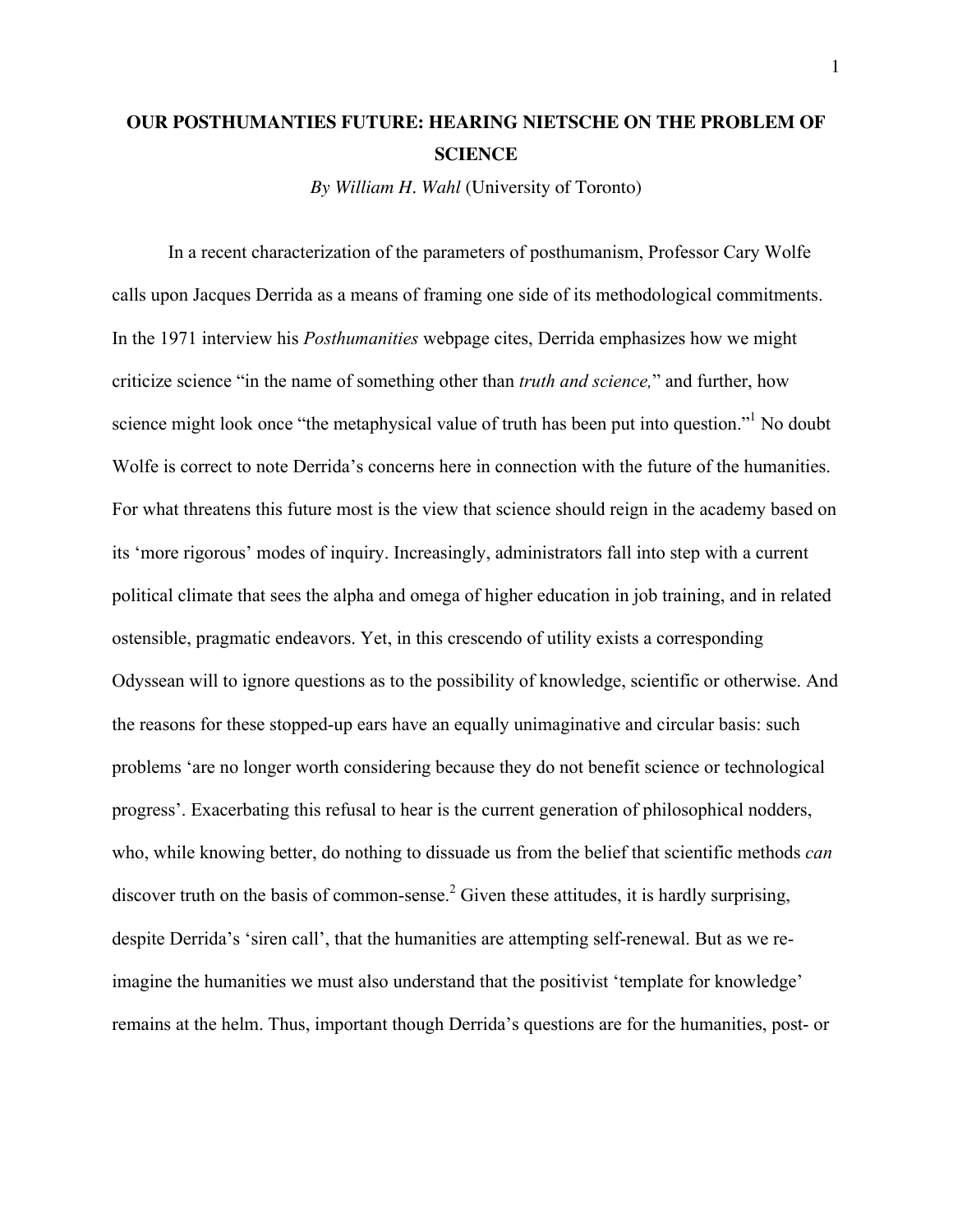otherwise, awakening the academy from its current methodological slumber requires more of an alarm than an enchanting song.

In the spirit of questioning the impact of Derridian doubts on scientific knowledge, at least one scholar suggests an alternative to his approach. In "Truth, Art, and Life: Nietzsche, Epistemology, Philosophy of Science," Babette E. Babich (1999) points to two key difficulties in Derrida's use of Nietzschean epistemology, the acknowledged inspiration for his apprehensions. First, she suggests, we must dispense with the idea that Nietzsche is a thinker who advocates a 'weakened' notion of truth (as Derrida and others have proposed). Second, we must apply Nietzsche's critique of knowledge beyond the moral sphere. With this latter point, Babich argues that to limit Nietzsche's relevance to social and ethical concerns is to effectively acquiesce to the fact-value distinction. Distinguishing facts from values allows the philosophical supporters of science to relegate 'nonfactual' concerns to a lower status. Analytic philosophy thereby uses the social deliberations of continental thinkers to justify their own interests as the more substantial, as being about 'the real world of knowledge' and about 'facts' (Babich 1999: 3-4). With this coercion in mind, Babich suggests that we draw on Nietzsche instead to assess the possibility that any such 'facts' about the 'real world' are available to science. Indeed, our doing so is justified on the basis of his own lifelong interest in "the problem of science" (Nietzsche 1967a: P2).<sup>3</sup> As it turns out, the "problem" Nietzsche underscored long ago remains manifest in the current alliance between uncritical philosophy and science. Strange though it may sound to such ears, in a post-metaphysical age, Nietzsche championed the value of knowledge that was critical of its own assumptions.<sup>4</sup> Thus, the current blithe acceptance of our ability to possess knowledge —the faith in a human capacity to *know* reality—would in his mind be tantamount to religious confidence (Nietzsche 1974: 344). Yet, this willingness to grant knowledge to ourselves today is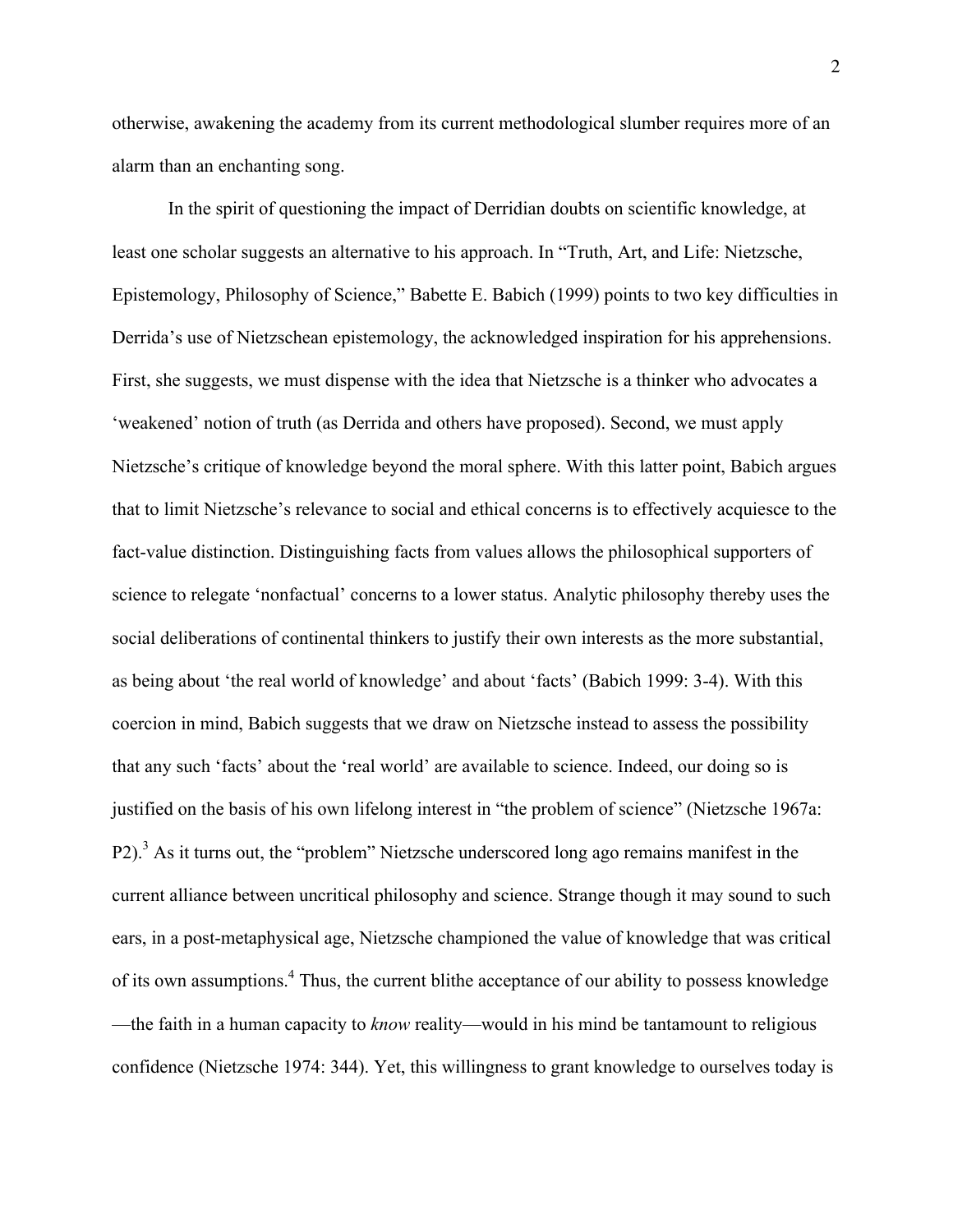so complete that any questions about this possibility are faulted when they fail to adopt the very scientific methods at issue. Indeed, were he to consider the situation today, we can imagine from Nietzsche a vigorous shaking of the head.

On the basis that any worthwhile assessment of science must begin from a distinct set of suppositions, Nietzsche's approach to the "problem of science" is to understand it on the ground of art. But seeing science as art, for him, does not mean to appreciate it aesthetically, to find beauty in the objects it studies or in the elegance of its theories. Seeing science as art means precisely to assess critically its epistemological assumptions, to understand these assumptions in the context of life, as an expression of our anthropomorphic limits. More specifically, Nietzsche draws our attention to two related aspects of science as art. The first is its inventive or creative side in the classical sense of *techne*, an artful skill such as medicine, which can be taught and learned (Babich 1999: 5). The second connection between science and art, which will be my focus, relates to our capacity for knowledge, and here, Nietzsche goes behind the façade of the scientific enterprise, to its assumption of having access to 'facts', 'knowledge' or *episteme*. Deeply skeptical of this possibility, Nietzsche ties art to knowledge on the basis that "every law of nature is a sum of anthropomorphic relations" (KSA IV: 494). In what follows I will illustrate a few such "anthropomorphic relations" so as to clarify Nietzsche's contention that our current faith in scientific knowledge is an "all-too-human" belief.

A key sense in which science is best understood as art rather than knowledge lies in the unrecognized dissonance between its empirical object of study and the logical framework it calls into service. Armed with the deductive power of logic, science purports to reveal an empirical world by means of an unconditioned, law-like conceptual world. Yet, for Nietzsche (1967b: 625), such a world is little more than a set of surface "relations." The 'facts' brought to light by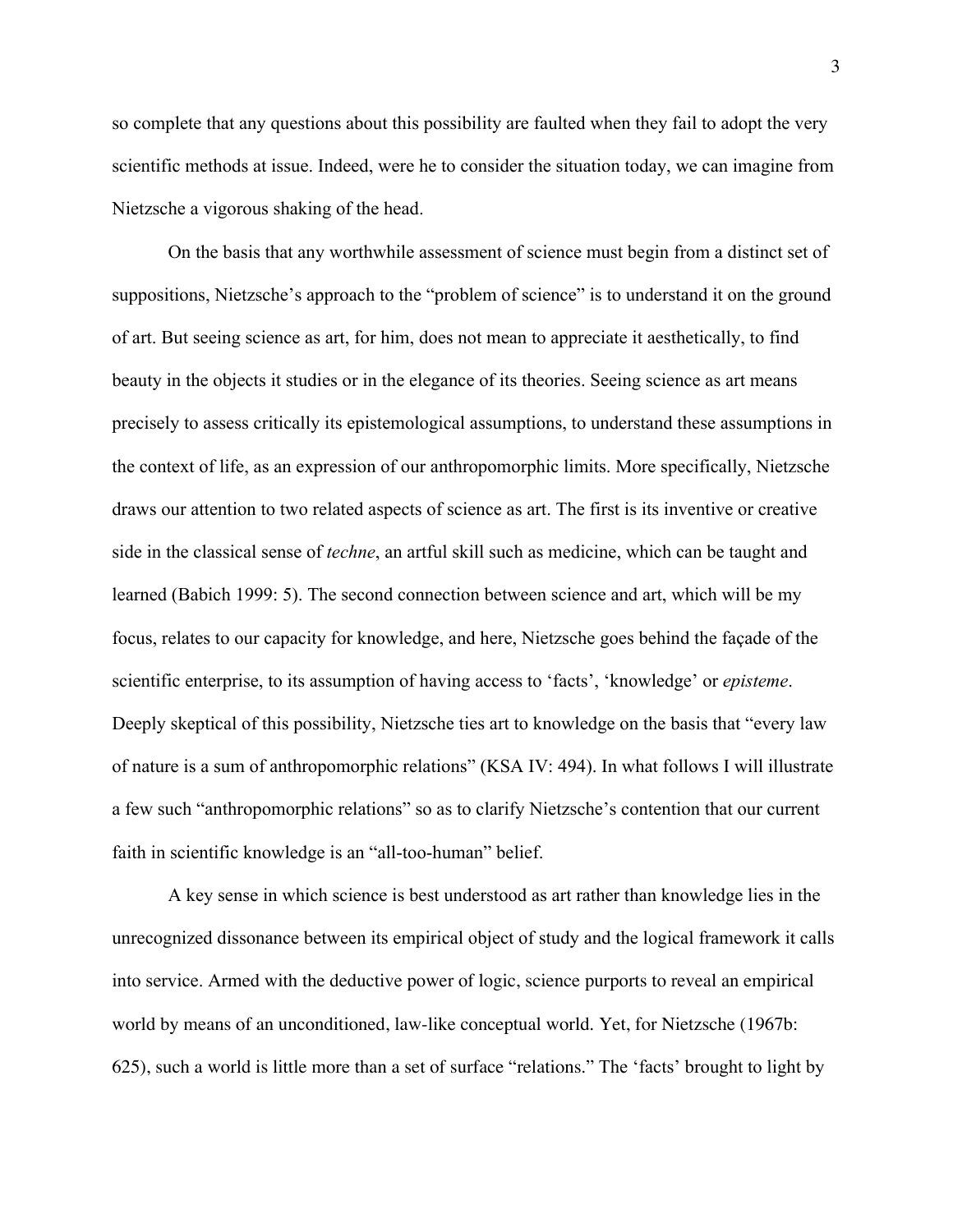concepts rooted in essential properties and their logical relations *seem* to bring us knowledge. Aside from the question of whether we are merely valuing what we are constitutionally compelled to do, however, the importance science attaches to what does not change, what does not contradict, represents a valuation of what we deem to be more important *for us*: the unconditional over the contingent aspects we experience of the world. Although scarcely conceived by science and analytic philosophy, Nietzsche asks whether the empirical world science seeks to know is not rather one of ongoing change, of creation and destruction, or of Becoming? Against these constantly shifting elements, scientific knowledge—in spite its empirical foundations—remains committed to a Platonic ideal of truth that selects and emphasizes but a superficial portion of this apparent complexity. In relation to the change of Becoming, this invisible, static form of reference is scarcely more than a pretentious veneer. Granted, we may require such order for our own survival and growth; but we have no right to kneel before 'truth itself' on the basis of our own needs and capacities. From the perspective of life, rational science is an artistically constructed world of lawful consistency, an abbreviation far-removed from the world it claims to know. To this extent, scientific knowledge is and will remain a false, illusory world that simply flatters itself by thinking it can possess what is 'true'.

At the same time, we must be careful not to misunderstand Nietzsche's intentions regarding natural science. As scholars have come to recognize, in addition to having something of a positivist period himself, his avid reading of the science of his day included liberal borrowings and even outright plagiarism. Historical investigations by Crawford (1988), for instance, show a long list of scientific thinkers and philosophers of science whom Nietzsche read. These include such figures as Boscovitch, Du Bois-Reymond, Fechner, Gerber, Lange, von Hartmann, Helmholtz, Herbart, Mach, Meyer, Wundt, et al. Given Nietzsche's praise of many of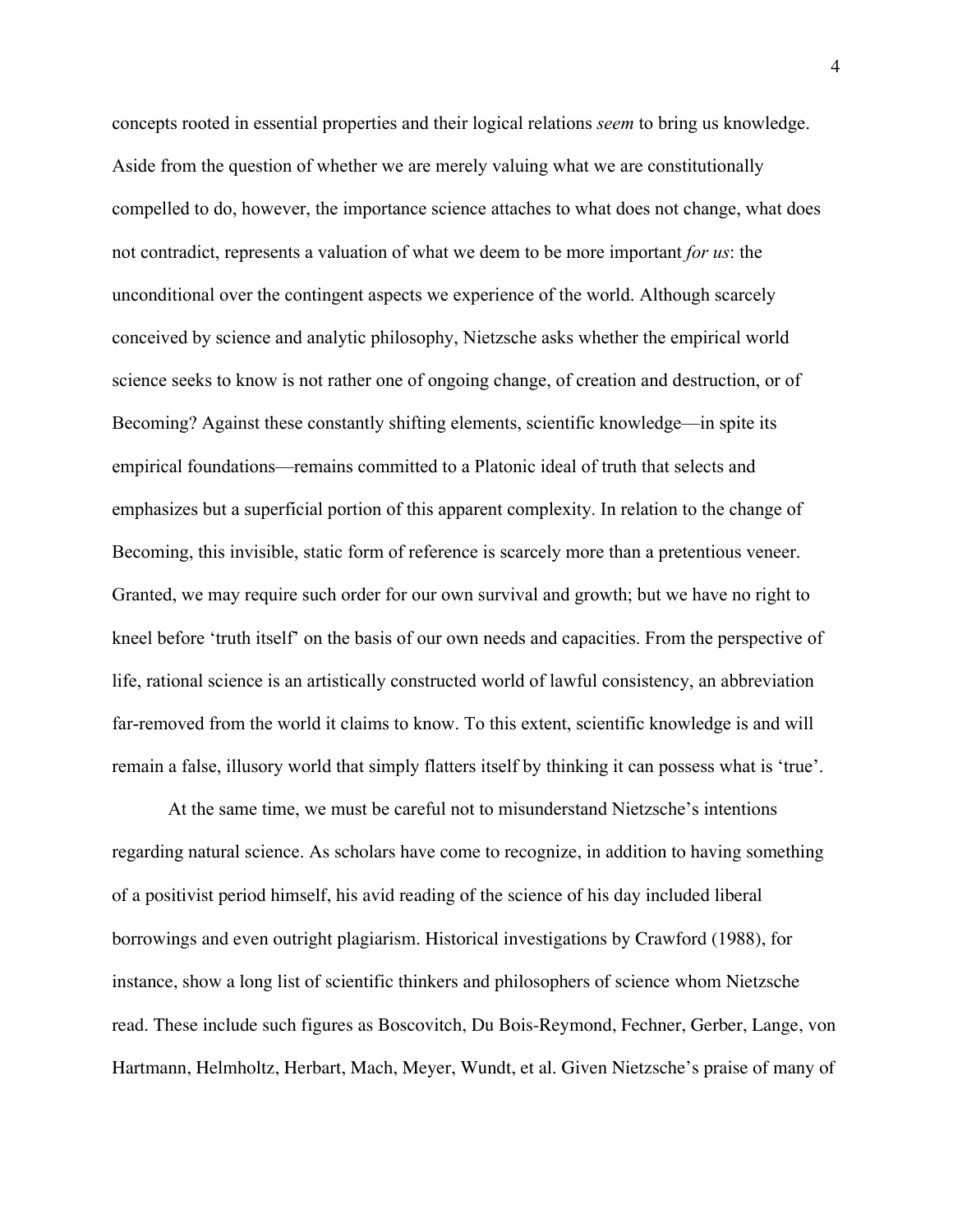these individuals we can dispense with the idea that he simply wishes to discredit science. A more accurate appraisal would be that he values the discipline and honesty of natural science yet rejects its acceptance of an unqualified truth and its ideal of a neutral observer. In this vein, Nietzsche often refutes the possibility of unconditioned knowledge, insisting that, even if there were pure knowing, "to a purely cognitive being, knowledge would be a matter of indifference" (1996: 98). What should receive a more candid assessment, he thinks, are the *conditions* of human knowing; and indeed, Nietzsche sometimes uses his understanding of science to critique its epistemological assumptions. One example seem particularly apt, since it both illustrates a second way in which science is better conceived as art, and also criticizes its presumption of 'facts' through the presence or absence of hearing.

At some point in the early 1870's, one of the scientific experiments Nietzsche became captivated by was the work of the German physicist E. F. Chladni (1756-1827). Chladni's experiments with sound show how various patterns emerge in sand placed on a metal plate when musical strings vibrate just below its surface. In his discussion of this phenomenon in "Truth and Lies," however, Nietzsche is not so much interested in the science of these patterns as he is in demonstrating the non-logical relation between sense perception and knowledge claims (1990: 82-3). What he notes about these sand figures is the way they demonstrate our error in thinking that the 'given' of human sense-perception can provide knowledge beyond their mediation; in this case, knowledge of sound. To show this misapprehension, Nietzsche asks us to consider someone who has no sense of hearing. Such a person, he suggests, would, upon seeing the visual pattern in the sand, claim to *know* "sound" by what he or she *was* able to perceive; in other words, this person—like the scientist of today—would claim to have experienced sound and thus to have understood it. Yet, from the perspective of any hearer, it is obvious that the deaf person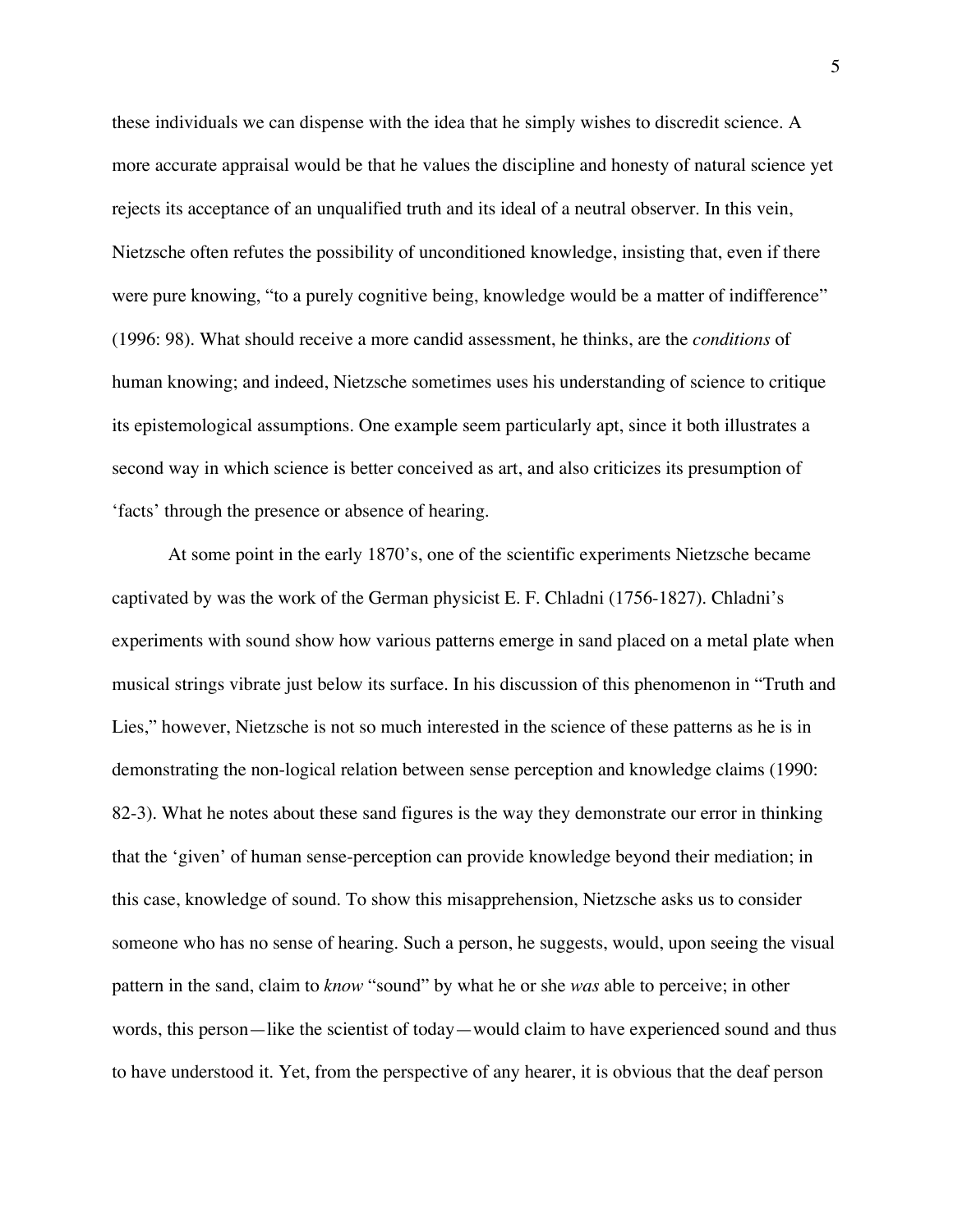is mistaken. In fact, the hearing person will take the deaf person as living under a false belief. Only with the power of hearing, they think, is it possible to *really know sound*. Of course, Nietzsche's point is precisely the refutation of this assumption. He contends, rather, that *the hearing person is also under the same false belief—and so, by extension, are all of us*. Those who have a complete set of senses are in the same position vis-à-vis the 'world' as is the deaf person. Consequently, both the hearer and non-hearer make the error of taking what is 'given' as adequate for knowledge of the world. Those with five senses do not recognize their mistake simply because there are no others around with more or different sense perceptions to 'illuminate' reality.

Therefore, the anthropomorphic bounds of our sense perceptions in relation to an assumption of knowledge is precisely what concerns Nietzsche. None of us can take the *extrahuman* perspective that we see represented in the hearer's relation to the deaf person. No matter what machines we invent or use, no one can have this same (numerical or qualitative) advantage in sense perception. Thus, through Chladni and his science, Nietzsche seeks to describe both our epistemological limits and the error of *equating* knowledge with the 'given'. As embodied knowers, we simply can't get beyond our own physiological bounds—like the hearer in relation to the deaf person—so as to see the world as it 'really is' or indeed in any other way.

Again however, as Babich rightly points out, Nietzsche's rejection of the identity between knowledge and the 'given' need not lead to skepticism, pessimism or nihilism (1999: 4). His insight simply underlines the anthropomorphic conditions of knowing, which preclude any claims to 'knowledge itself'. Far from leaving us in a never-never land of subjective opinion, what he shows us is the impossibility of a relation to the 'given' that could be considered superior to other living beings. Nietzsche thereby rejects the uncritical position we currently see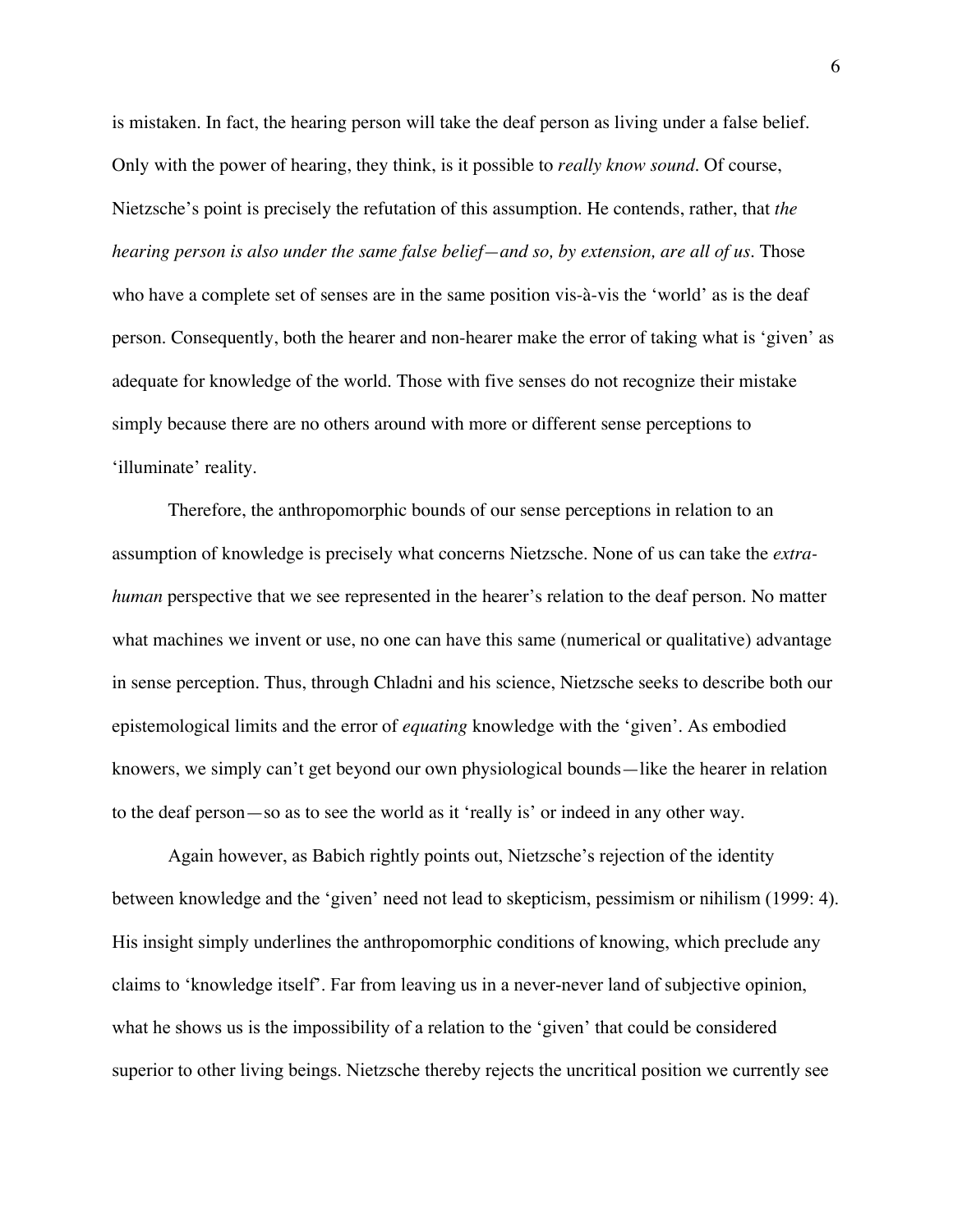in science and philosophy, which does little or nothing to disturb assumptions of identity between human ways of knowing and knowledge as such. Characterizing such faith at one point, he suggests that "only its possessor and begetter takes it so solemnly—as though the world's axis turned within it. But if we could communicate with the gnat, we would learn that he likewise flies through the air with the same solemnity, that he feels the flying centre of the universe within himself" (1990: 79). Although Nietzsche describes this solemnity as a hubristic blinding fog, he is also well aware that there is little choice in the matter. No level of consciousness regarding our epistemological limits can change our anthropomorphic relation to the world. We require the 'given' in order to live, to develop or flourish as a species, but there is nothing that can entitle us to take the 'given' beyond ourselves. No arrangement of the 'given,' even under the most rigorous conceptual laws and scientific methods, can transcend these "anthropomorphic relations."

As stated above, scientific knowledge creates a world of concepts and laws, and, as a result, transforms the world of Becoming into a stabilized, consistent world. But the regularity science reveres can never meet the standard of 'factual' knowledge. Simply because we impose patterns does not mean we have access to knowledge beyond human ways of knowing. These too are the result of our physiological limits. Regularity simply reflects the conformity of our species and our sense perceptions (which are themselves, for Nietzsche, interpretive of the world on the basis of need and desire). Although language reinforces the consistency of our sense perceptions, the order we admire so much in the stars or in chemical processes remains strictly anthropomorphic. As Nietzsche contends:

If each of us had a different kind of sense perception—if we could only perceive things now as a bird, now as a worm, now as a plant, or if one of us saw a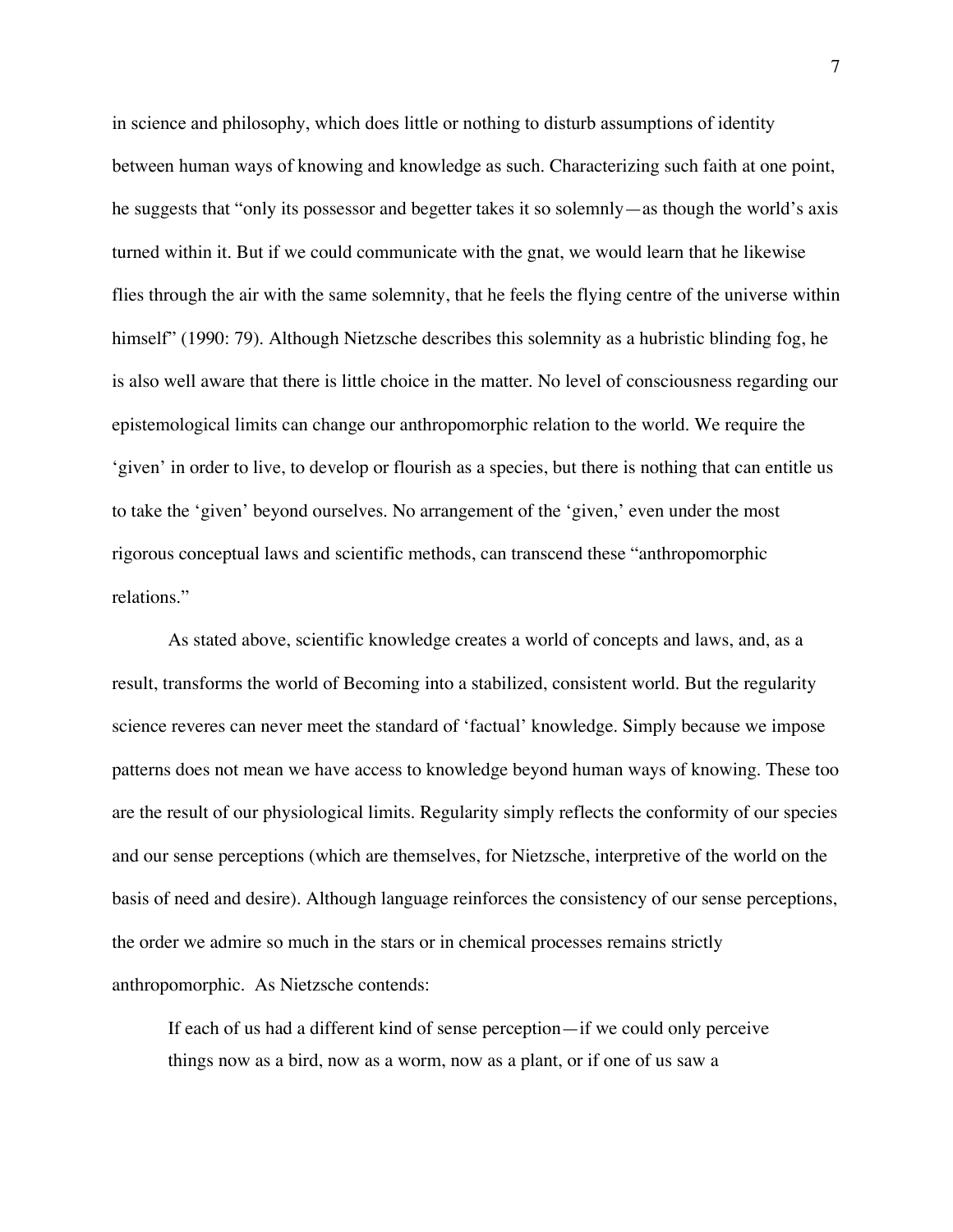stimulus as red, another as blue, while a third even heard the same stimulus as a sound—then no one would speak of such a regularity of nature (1990: 87).

Thus, the regulated world of scientific conception is simply a schema we cannot throw off; it is certainly not sufficient as an expression of truth beyond human limits.

With this last thought in mind, we might interpret Nietzsche's anthropomorphic epistemology as a means for opening the door to a less domineering and less destructive relation between human and non-human lives. To see this, as noted, we must simply realize that his own interest in science "as a problem" neither embraces skepticism nor postmodern irony. Although directing his argument toward the barbarism of exclusively pragmatic interests, Nietzsche does not believe that a skeptical relation to the 'given' is possible. Far from threatening us with spectres of doubt and relativism, however, knowledge remains important to his epistemological position—so long as we dispense with our faith in a 'reality' that transcends *human ways of knowing*. In this sense, Nietzsche's science as art underlines the conditions of knowing in the context of life and nature. As such it offers an honest and less authoritarian knowledge than does the 'religion of science'. By emphasizing the rights we too eagerly assume as possessors of 'knowledge itself', Nietzsche allows us to reconsider how an unexamined will to truth can have negative consequences for the planet and its other species. In accepting that our own manner of knowing is but one of many, our knowledge in relation to the non-human may become less blind or absolute. So too, I think, once anthropomorphic limits are acknowledged throughout the academy will the humanities have a possible future.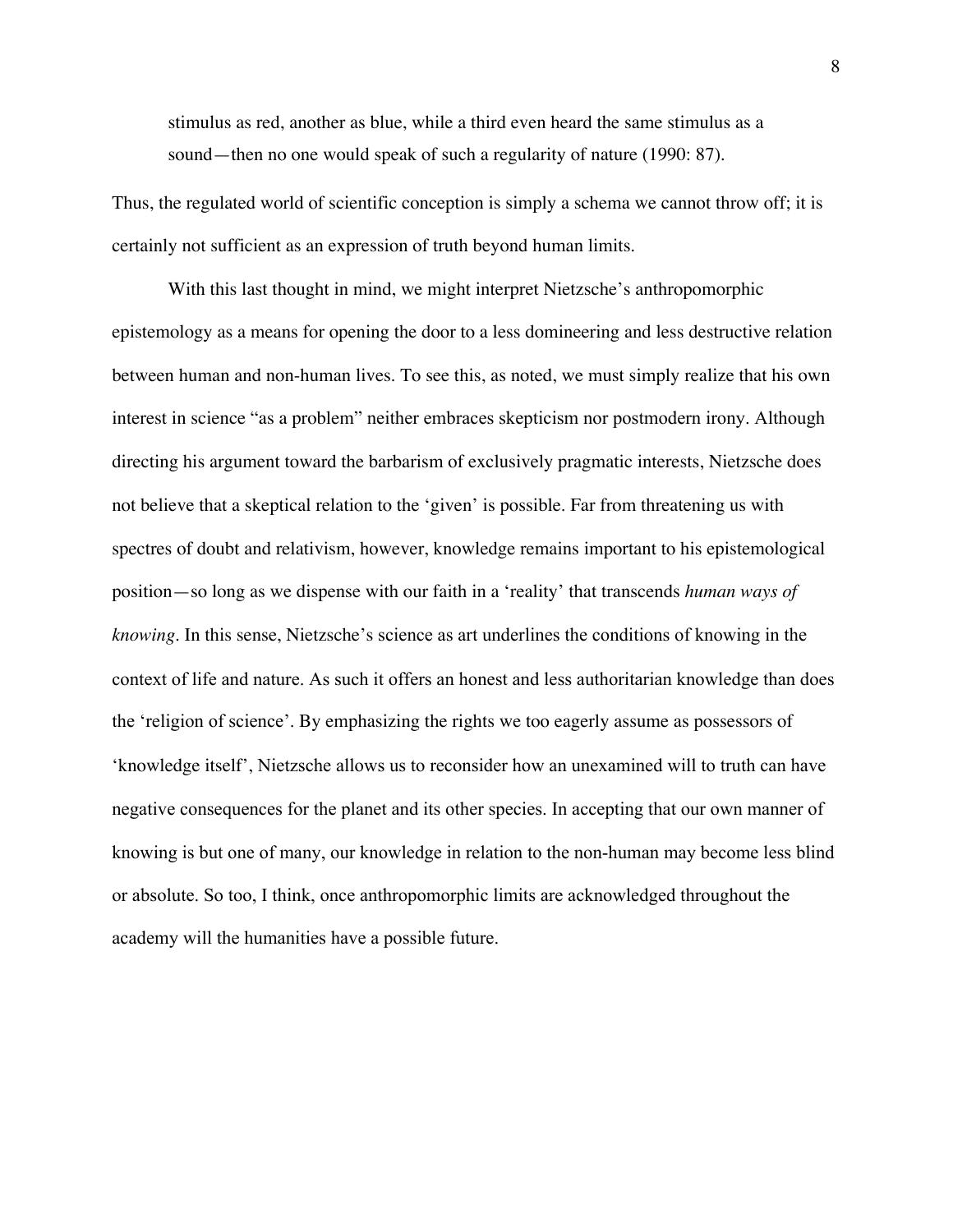## **Bibliogprahy**

- Babich, Babette E. 1999. Truth, Art, and Life: Nietzsche, Epistemology, Philosophy of Science. In *Nietzsche and the Sciences II*, edited by Babette E. Babich and Robert S. Cohen, 1-24*.*  Boston: Kluwer.
- Babich, Babette E. and Robert S. Cohen, eds. 1999. *Nietzsche and the Sciences.* 2 vols. Boston: Kluwer.
- Crawford, Claudia*.* 1988. *The Beginnings of Nietzsche's Theory of Language.* Berlin and New York: de Gruyter.
- Derrida, Jacques. 1971. *Positions*, translated by Alan Bass. Chicago: U of Chicago*.*

Langer, Suzanne, K*.* 1979. *Philosophy in a New Key.* Cambridge, MA: Harvard.

- Nietzsche, Friedrich. 1967a. *The Birth of Tragedy*, translated by Walter Kaufmann. New York: Vintage.
- ———. 1967b. *The Will to Power*, translated and composed by Walter Kaufmann and R. J. Hollingdale. New York: Vintage.
- ———. 1974. *The Gay Science*, translated by Walter Kaufmann. New York: Vintage.
- ———. 1980. *Sämtliche Werke: Kritische Studienausgabe in 15 Banden,* edited by G. Colli and

M. Montinari. Berlin: de Gruyter.

- ———. 1990. On Truth and Lies In A Nonmoral Sense. *Philosophy and Truth: Selections from Nietzsche's Early Notebooks of the Early 1870's,* translated and edited by Daniel Breazeale, 79-97. Amhurst, NY: Humanity Books.
- *———*. 1996. *Human, All Too Human*, translated by R. J. Hollingdale. Cambridge: Cambridge.

Wolfe, Cary. *Posthumanities,* edited by Alison Hunter. 20 Sept. 2008 http://www.carywolfe.com/post\_about.html.